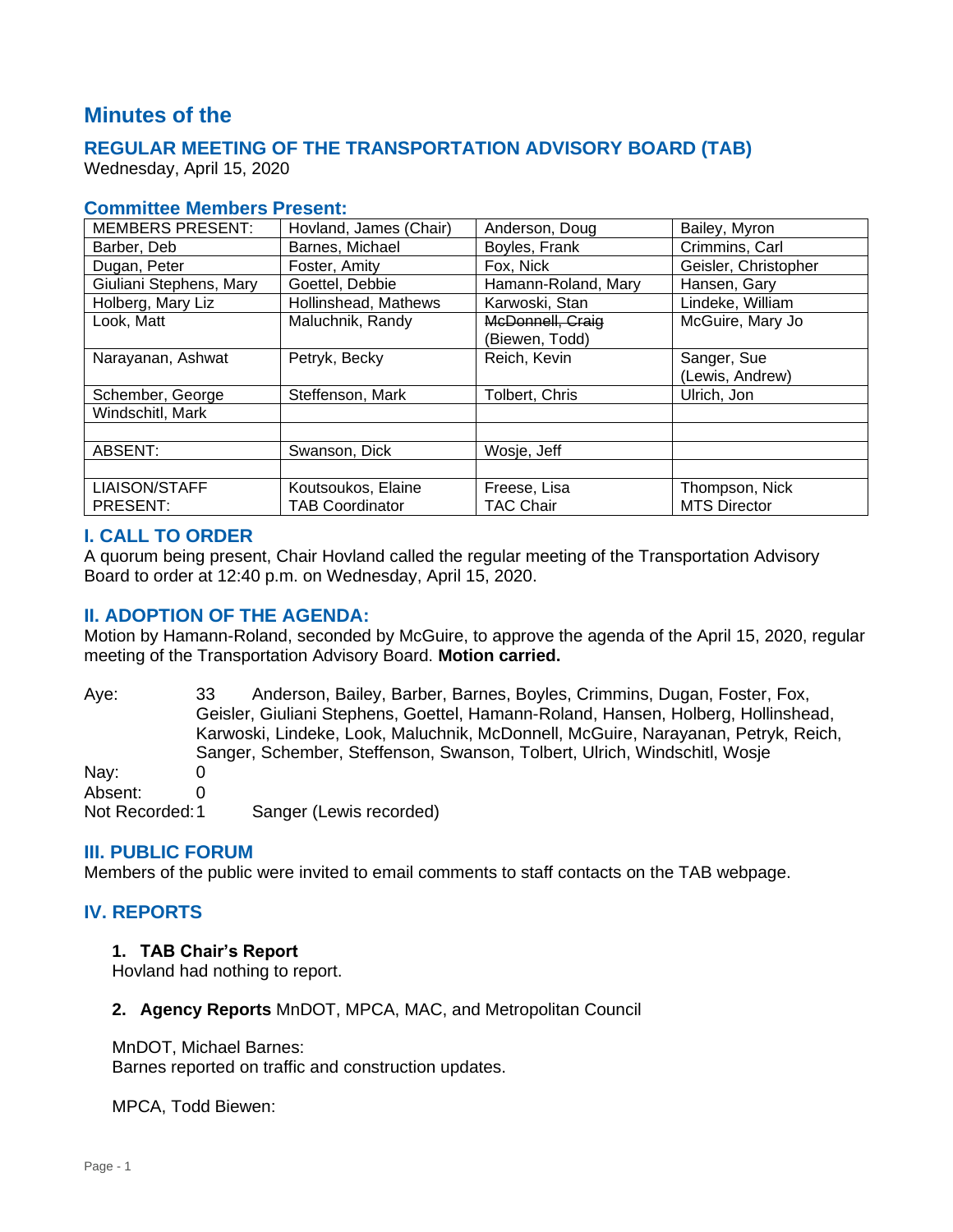Biewen reported that Craig McDonnell has been redeployed due to COVID-19. The draft Clean Cars Rule has been delayed because of the need for public participation. The Volkswagen Settlement is moving ahead with virtual stakeholder meetings. There has not yet been a change in air quality over the last few weeks – the air monitoring function is an essential service.

#### MAC, Carl Crimmins:

Crimmins reported that passenger traffic was down 95% last week from the prior year, only 20% of concessions are open, and parking is down 90%. This may help construction finish early. Hovland asked about rent forbearance for tenants. Crimmins said the airport is working on stalling payments for the next three months. Projects are being evaluated to see what can be put off and what needs bonding. Hovland mentioned the need for air filtration improvements.

#### Metropolitan Council, Deb Barber:

Barber reported that the Council is messaging that Transit is for essential travel only. Service hours have been reduced, similar to holiday schedules. Rear-door boarding and additional buses have been implemented. Metro Mobility has moved to single-ride trips instead of shared, delivery of groceries, food shelf delivery, and transportation of essential workers. There is a significant reduction in revenue and the CARES act will help address that. Parks and trails have seen an increase in use and social distancing has been encouraged.

Foster asked about payment enforcement and route levels. Barber said she will follow up. Goettel asked about shopping with EBT benefits. Metropolitan Transportation Services Director Thompson shared that online shopping with EBT is in a pilot stage and only four states have been included in that. Thompson added that one location in Bloomington has been identified that can process EBT cards online. McGuire asked about the amount of accidents taking place. Barnes said the overall number of accidents is fewer but fatalities have increased and MnDOT is researching why.

## **V. APPROVAL OF MINUTES**

### **1. Approval of Minutes from February 19, 2020**

Motion by Bailey, seconded by Hamann-Roland, to approve the minutes of the February 19 and March 18, 2020, regular meetings of the Transportation Advisory Board. **Motion carried.**

Aye: 30 Anderson, Bailey, Barber, Barnes, Boyles, Crimmins, Dugan, Foster, Fox, Geisler, Giuliani Stephens, Goettel, Hamann-Roland, Hansen, Holberg, Hollinshead, Karwoski, Lindeke, Look, Maluchnik, Biewen, McGuire, Narayanan, Petryk, Reich, Lewis, Schember, Steffenson, Ulrich, Windschitl Nay: 0

Absent: 2 Swanson, Wosje Not Recorded:2 Sanger (Lewis recorded), Tolbert

## **VI. ACTION ITEMS**

### **Consent**

Motion was made by Hamann-Roland, seconded by Bailey and carried, to approve the following consent item:

**1. 2020-17** Streamlined 2020-2023 TIP Amendment: MnDOT 5310 Vehicles for Rise, Inc.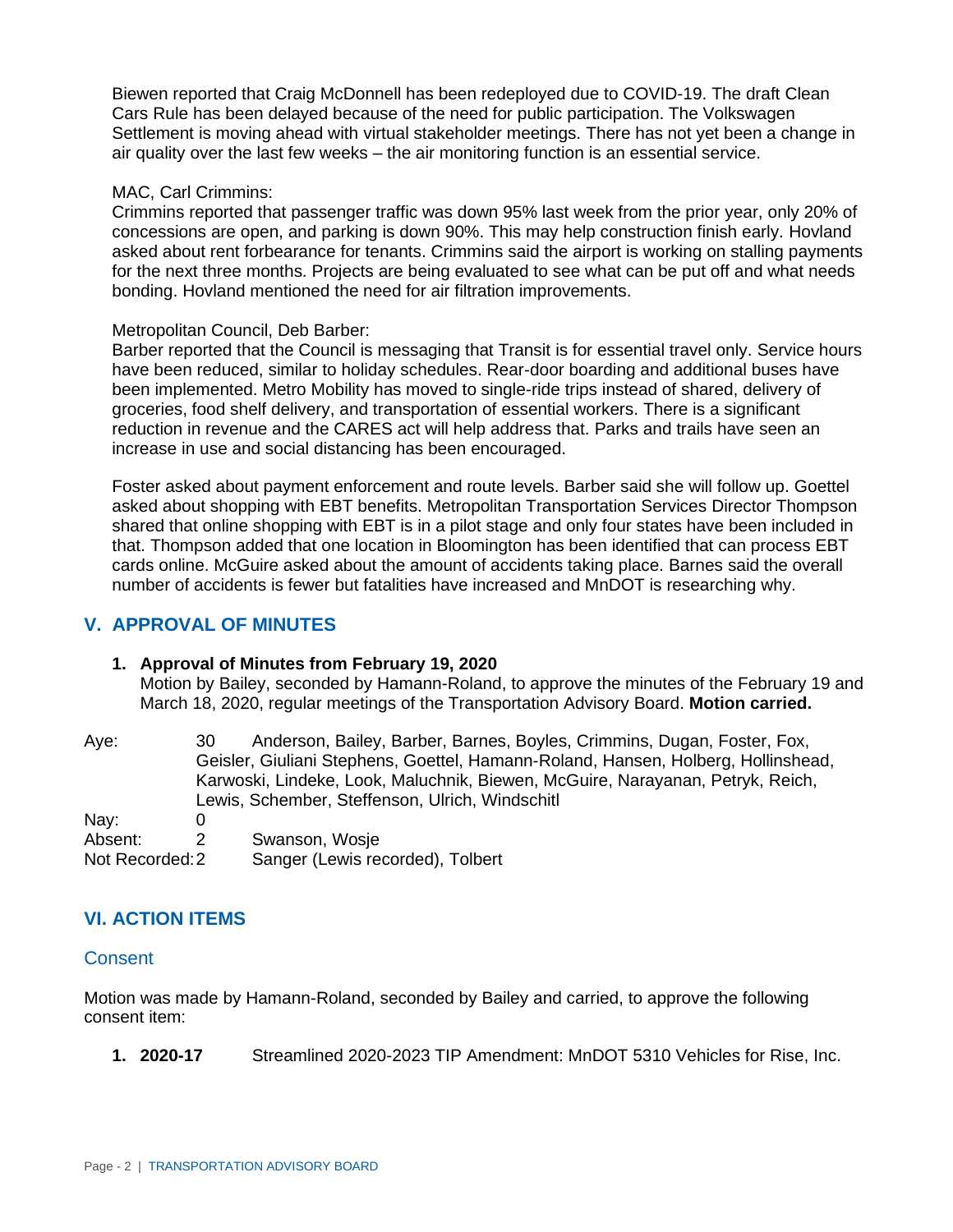Motion: Recommend that the Council adopt an amendment to the 2020-2023 Transportation Improvement Program to add a MnDOT purchase of transit vehicles for Rise, Inc. (SP # TRF-1767- 21).

| Aye:            | 29. | Anderson, Bailey, Barber, Barnes, Boyles, Crimmins, Dugan, Foster, Fox,<br>Geisler, Giuliani Stephens, Goettel, Hamann-Roland, Hansen, Holberg, Hollinshead,<br>Karwoski, Lindeke, Look, Maluchnik, Biewen, McGuire, Narayanan, Reich, Lewis,<br>Schember, Steffenson, Ulrich, Windschitl |  |
|-----------------|-----|-------------------------------------------------------------------------------------------------------------------------------------------------------------------------------------------------------------------------------------------------------------------------------------------|--|
| Nay:            |     |                                                                                                                                                                                                                                                                                           |  |
| Absent:         |     | Swanson, Wosje                                                                                                                                                                                                                                                                            |  |
| Not Recorded: 3 |     | Petryk, Sanger (Lewis recorded), Tolbert                                                                                                                                                                                                                                                  |  |

### Non-Consent

**1. 2020-18** Modifications to the 2020 Regional Solicitation

TAC Chair Lisa Freese presented this item.

Ulrich asked about transportation bill funding impacting the deadline date. Freese said the projects being selected are for program year 24-25 and there is the option that some projects could be ready earlier if the federal right of way and environmental process was taken into consideration. TAB Coordinator Koutsoukos said plenty of projects are coming in, generally only half of the projects received are funded. Karwoski added that projects submitted are the ones deemed qualified and shovel-ready. Sanger voiced concern that public engagement is being impacted and brought up building in additional points for entities who found substitute ways to still have outreach.

It was moved by Hamann-Roland, seconded by Maluchnik, that:

The Transportation Advisory Board maintain the submission deadline as May 15, 2020 and extend the HSIP deadline from June 1 to July 1, 2020 and allow:

1. Required letters of support to be submitted by 9/1/2020,

2. Outreach meetings cancelled due to the COVID-19 outbreak be considered for points in the equity outreach scoring measure, and

3. Use of either use StreetLight Insights intersection turning movement count data or data older than three years be allowed in lieu of collecting data when atypical traffic patterns are present. **Motion carried.**

Aye: 29 Anderson, Bailey, Barber, Barnes, Boyles, Dugan, Foster, Fox, Geisler, Giuliani Stephens, Goettel, Hamann-Roland, Hansen, Holberg, Hollinshead, Karwoski, Lindeke, Look, Maluchnik, Biewen, McGuire, Narayanan, Petryk, Reich, Lewis, Schember, Steffenson, Tolbert, Ulrich

Nay: 1 Windschitl

Absent: 2 Swanson, Wosje

Not Recorded:2 Crimmins, Sanger (Lewis recorded)

### **VII. INFORMATION**

**1.** 2040 TPP Update: Chapters

Metropolitan Transportation Services Planning & Finance Deputy Director Amy Vennewitz presented this item.